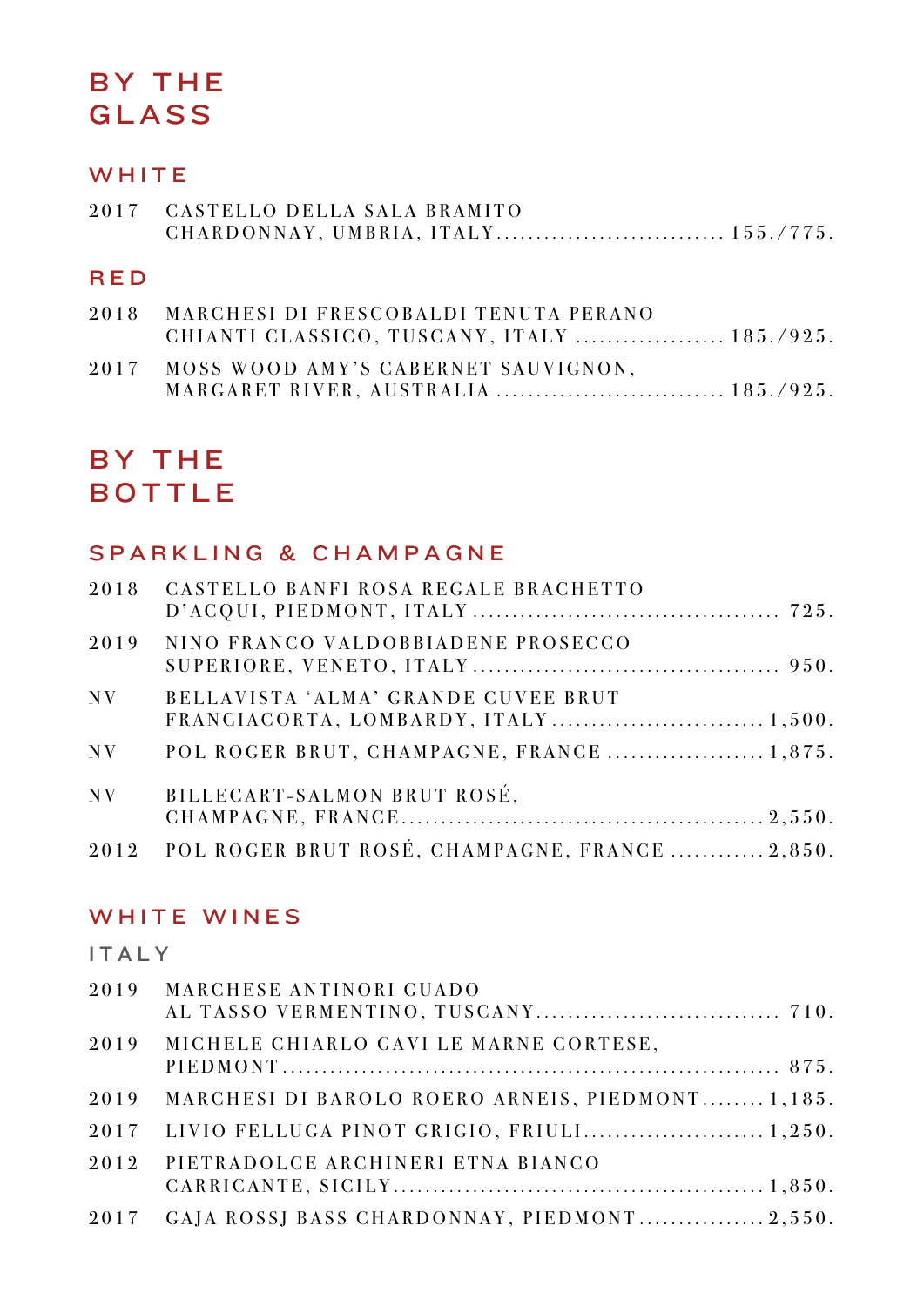OTHER COUNTRIES

| 2017 CLOS HENRI SAUVIGNON BLANC,                   |  |
|----------------------------------------------------|--|
| 2016 DOMAINE TAUPENOT MERME AUXEY DURESSES         |  |
| 2018 MOSS WOOD CHARDONNAY,                         |  |
| 2012 LOUIS JADOT LE CAILLERET CHASSAGNE-MONTRACHET |  |

### RED WINES

#### ITALY

#### PIEDMONT

| 2015 |                                                                |  |
|------|----------------------------------------------------------------|--|
| 2016 | MARCHESI DI BAROLO, BARBERA D'ALBA                             |  |
| 2011 | MICHELE CHIARLO LA COURT,                                      |  |
| 2016 | MARCHESI DI BAROLO,<br>BARBARESCO SERRAGRILLI NEBBIOLO  2,000. |  |
| 2009 |                                                                |  |
| 2012 | LUCIANO SANDRONE,<br>BAROLO CANNUBI BOSCHIS NEBBIOLO 3,300.    |  |
| 2009 | PODERI ALDO CONTERNO,                                          |  |
| 2014 | <b>GIACOMO CONTERNO</b>                                        |  |
| 2011 |                                                                |  |
| 2013 |                                                                |  |
|      |                                                                |  |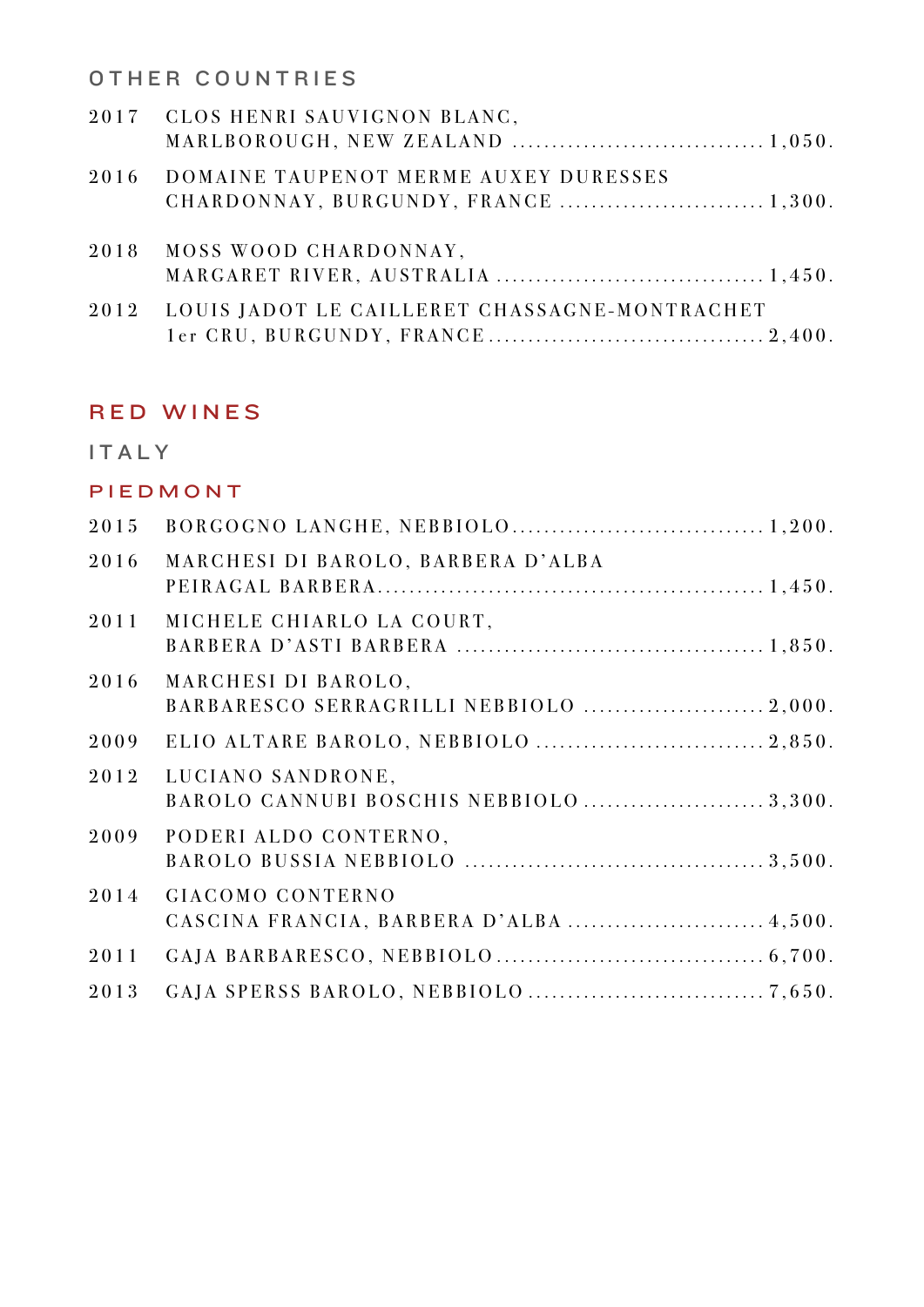### TUSCANY

| 2018 VILLA ANTINORI ROSSO,                                                   |  |
|------------------------------------------------------------------------------|--|
| 2016<br>CARPINETO VINO NOBILE DI<br>MONTEPULCIANO RISERVA, SANGIOVESE 1,150. |  |
| 2018<br>SIRO PACENTI ROSSO DI MONTALCINO,                                    |  |
| GAJA PROMIS, MERLOT-SANGIOVESE-SYRAH 1,300.<br>2016                          |  |
| 2015                                                                         |  |
| FATTORIA LE PUPILLE SAFFREDI,<br>2016<br>CABERNET-MERLOT-PETIT VERDOT 3,450. |  |
| 2015<br>MONTEVERTINE LE PERGOLE TORTE,                                       |  |

# CHIANTI (SANGIOVESE)

| 2018 MARCHESE ANTINORI PÉPPOLI CHIANTI CLASSICO 875. |  |
|------------------------------------------------------|--|
| 2009 CASTELLO DI AMA CHIANTI CLASSICO RISERVA 1,800. |  |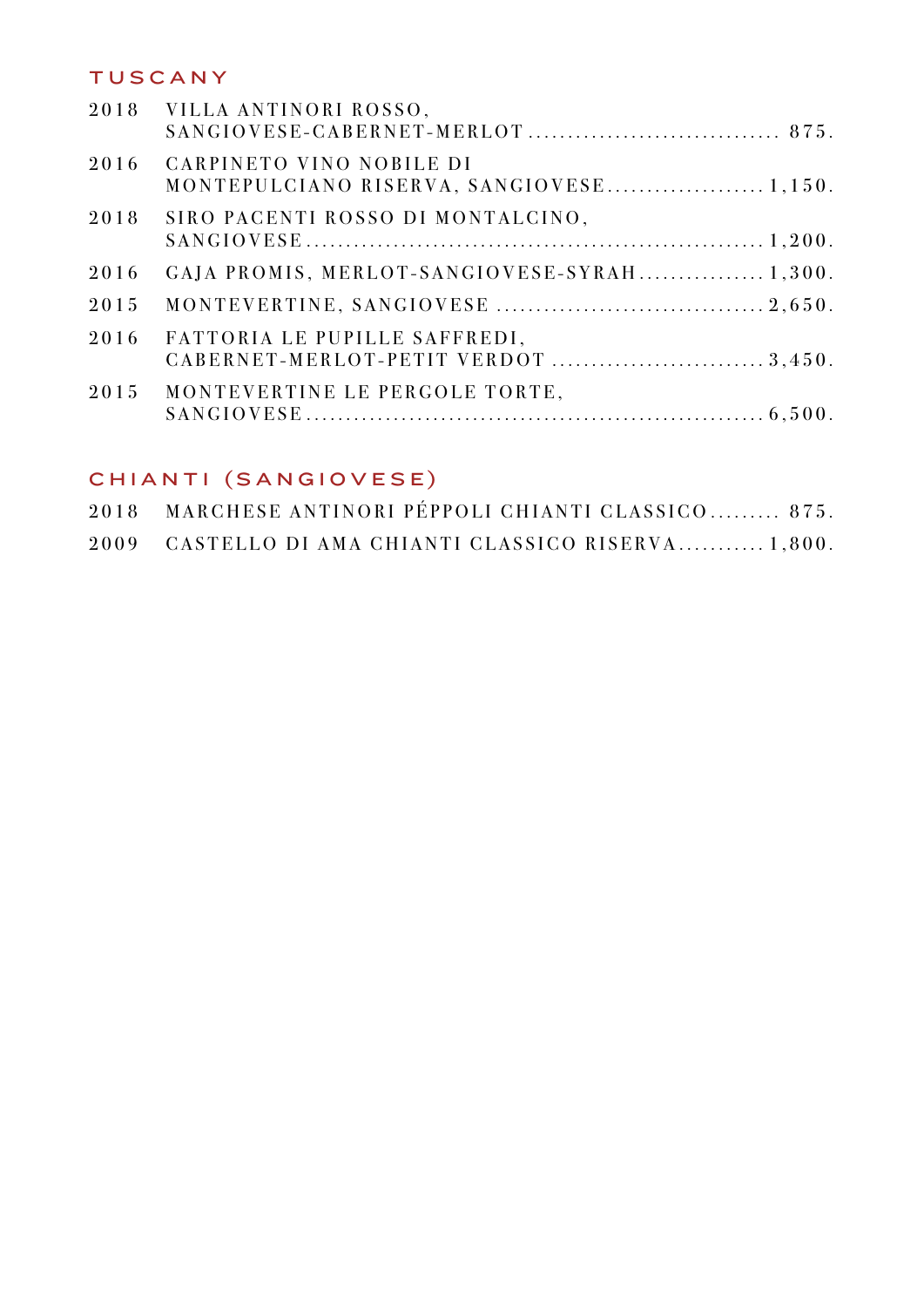# BRUNELLO DI MONTALCINO (SANGIOVESE)

| 2015 MARCHESE ANTINORI PIAN DELLE VIGNE  2,100. |  |
|-------------------------------------------------|--|
|                                                 |  |
|                                                 |  |
|                                                 |  |

## SUPER TUSCAN

| 2015 | MARCHESI ANTINORI GUADO AL TASSO                 |  |
|------|--------------------------------------------------|--|
| 2016 | MARCHESE ANTINORI TIGNANELLO                     |  |
| 2015 | MARCHESE ANTINORI TIGNANELLO                     |  |
| 2011 | MARCHESE ANTINORI TIGNANELLO                     |  |
| 2013 | MARCHESE ANTINORI SOLAIA CABERNET BLEND 6.950.   |  |
| 2008 |                                                  |  |
| 2011 | TENUTA SAN GUIDO SASSICAIA CABERNET BLEND 7,500. |  |
| 2014 | TENUTA DELL ORNELLAIA MASSETO MERLOT 16,500.     |  |

### VENETO (CORVINA - RONDINELLA - MOLINARA)

| 2016 TOMMASI AMARONE DELLA VALPOLICELLA 2,100. |  |
|------------------------------------------------|--|
| 2005 NICOLIS ANGELO AMARONE DELLA              |  |